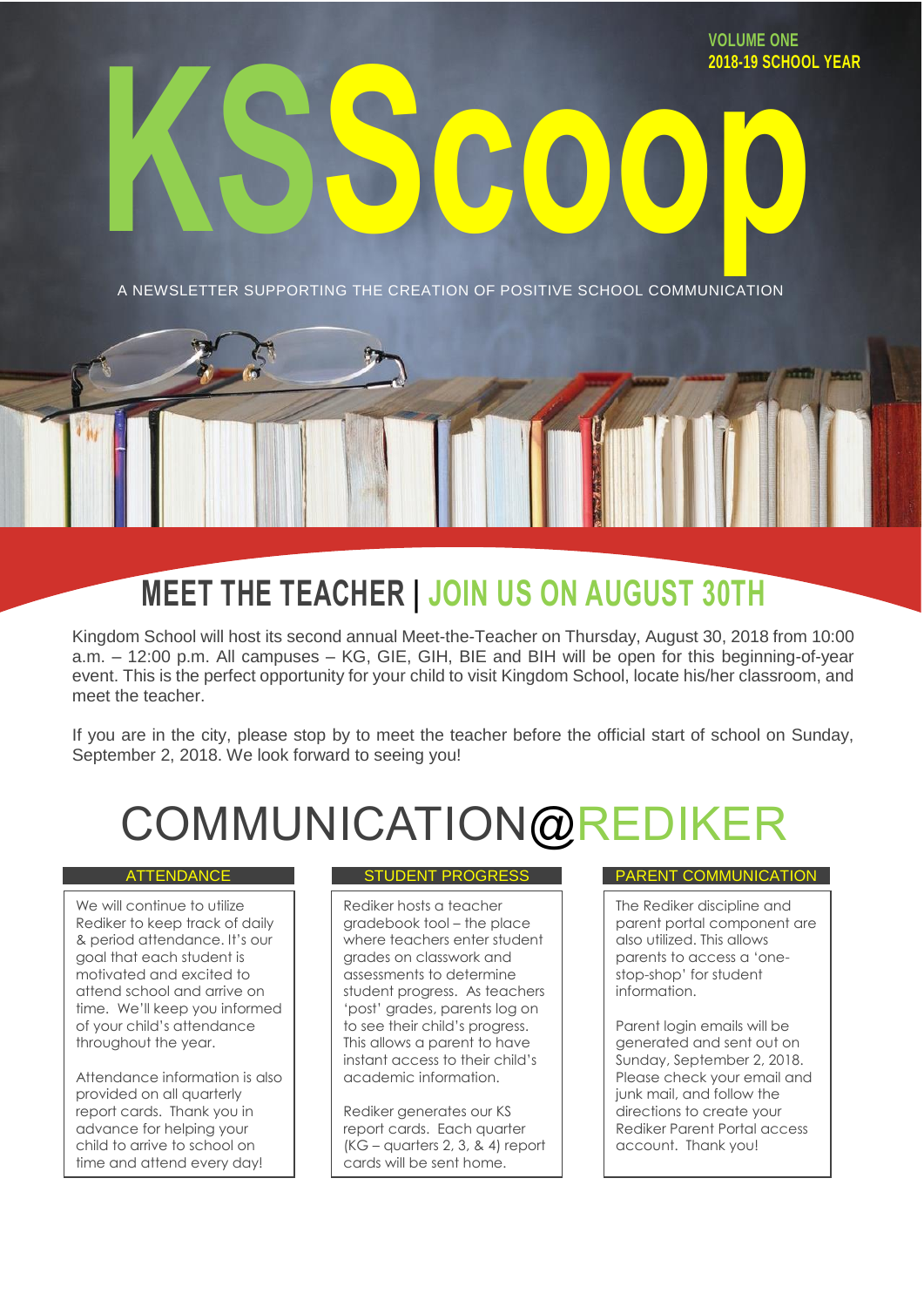# **MEET THE TEAM**



### Dear Kingdom School Families,

My name is Dr. Gina Vukovich and I am excited to represent the Kingdom International School as the Academic Dean for grades preK-12. I anticipate another productive and successful year with your children, and I extend a warm welcome to you! We have a great administrative team in place this year! We look forward to collaborating with you to provide our KS students with a rigorous, engaging, and high-quality school experience. I'd like to take this opportunity to introduce to you the Kingdom International School administrative team.

**Ms. Zahera Honinie** is the Administrative Vice Principal of the **Girls' International Kindergarten School**. She oversees grades PreK-KG2 where she manages the day-to-day supervision of student care and protection, discipline, attendance as well as office staff coordination. She has a BA in English Literature and Childhood Education from Lebanon. Zahera joined Kingdom School in 2004 as a classroom teacher. Four years later she became the KG curriculum leader, which has led her to her current role. She strongly believes that her goal is to empower students to successfully pursue lifelong learning so they can adapt and successfully navigate the challenges of universal change.

**Ms. Katina L. Walton** is the Academic Vice Principal of the **Girls' International Kindergarten School**. She supervises grades PreK-KG2 where she manages the teaching and learning around curriculum development, focusing specifically on the planning and implementation of the academic program as well as the evaluation of teaching and learning. Katina is a global educator whose mission is to teach with a global point of view. She is a caring education with over eighteen years of teaching and leadership experience and has a firm belief that the legacy we leave behind is based on the quality of education we provide today.

**Mrs. Rawan Altal** is the Administrative Vice Principal of the **Girls' International Elementary School**. She oversees grades 1-2 where she manages the day-to-day supervision of student care and protection, discipline, attendance as well as office staff coordination. She has worked for Kingdom School for over twelve years. Mrs. Altal believes a collaborative school environment is the key to creating successful teachers and students. She believes partnerships with parents and community partners are essential to enriching the experience at Kingdom International School.

**Ms. Jodi Buckson** joins us as the Academic Vice Principal of the **Girls' International Elementary School**. She supervises grades 1-2 where she manages the teaching and learning around curriculum development, focusing specifically on the planning and implementation of the academic program as well as the evaluation of teaching and learning. She has been in education for twenty years. The past ten years have been in supervision and administration. She has worked in the U.S., Nigeria and most recently served as Academic Vice Principal in Abu Dhabi, UAE. Jodi's BA degree is in Social Science and her MA degree in Instructional Systems Development. She holds certifications in supervision and administration, K-5 elementary teacher, 6-8 social studies teacher and K-12 reading teacher. Lastly, Jodi has multiple years as a teacher mentor and staff developer.

**Mrs. Nisreen Al Amari** is the Administrative Vice Principal of the **Girls' International Elementary School**. She oversees grades 3-6 where she manages the day-to-day supervision of student care and protection, discipline, attendance as well as office staff coordination. Nisreen has a Bachelor's Degree in Arabic Language. She began her teaching career at Kingdom School in 2003 where she started as an Arabic language teacher. Nisreen coordinates the K-12 Arabic language program, which she has done since 2008. She also oversees the Islamic Studies instructional program. She has several certificates of accreditation as a professional development trainer and supports KS with the implementation of KAGAN cooperative learning strategies.

**Ms. Anna Hammernik** is currently the Academic Vice Principal of the **Girls' International Elementary School**. She supervises grades 3- 6 where she manages the teaching and learning around curriculum development, focusing specifically on the planning and implementation of the academic program as well as the evaluation of teaching and learning. She has been in education for more than 20 years and has worked in four countries. Most recently, she was serving as a Head of Faculty in Abu Dhabi, U.A.E. Anna has degrees in Educational Support, Elementary Education and Cultural Foundations of Education from Alverno College and the University of Wisconsin - Milwaukee.

**Mrs. Mawahib Al Mogbel** is the Administrative Vice Principal of the **Girls' International High School**. She oversees grades 7-12 where she manages the day-to-day supervision of student care and protection, discipline, attendance as well as office staff coordination. Mawahib was educated in the U.S.A. at the American University in Washington, D.C. where she earned a Bachelor's degree in Sociology. She began her education career at Kingdom School in 2002 as an English classroom teacher. Her varied leadership experiences have led her to her current role as Administrative Vice Principal.

**Ms. Saiqa Khan** is currently the Academic Vice Principal of the **Girls' International High School**. She supervises grades 7-12 where she manages the teaching and learning around curriculum development, focusing specifically on the planning and implementation of the academic program as well as the evaluation of teaching and learning. Saiqa is from the United Kingdom and joined Kingdom School in 2011 as a high school English teacher. She has been in education for over ten years and has earned a BA in Applied Social Studies. She is currently working on a Master's degree in Education, Leadership, and Management. Outside of her school time she is a busy mom raising two teenage boys!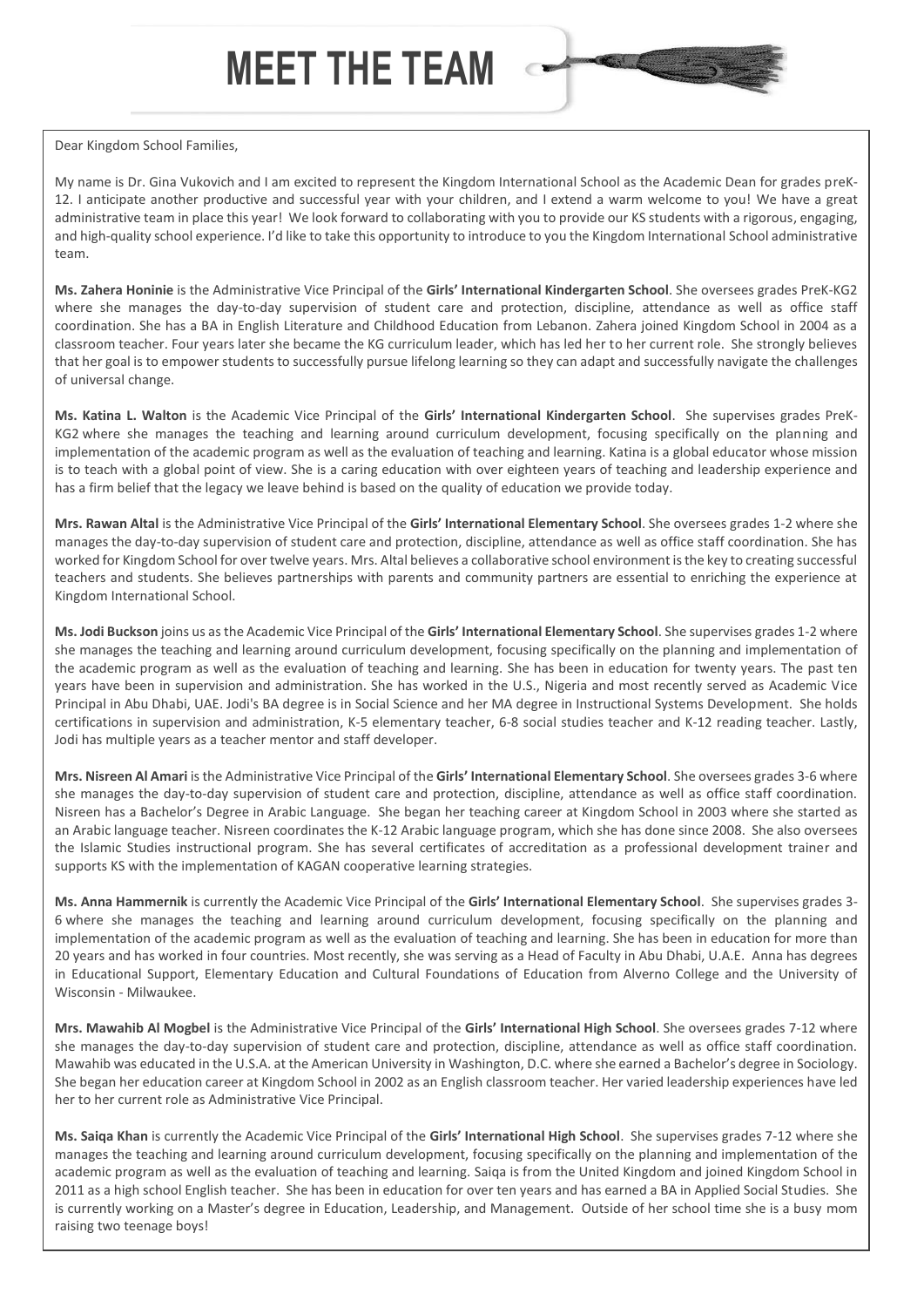# **CONTINUED…**



**Mr. Ali Albakri** is the Administrative Principal of the **Boys' International High School**. He oversees grades 4-12 where he works directly with the vice principals to oversee the day-to-day supervision of student care and protection, discipline, attendance, student activities as well as office staff coordination. Mr. Ali Al Bakri joined the Boys' International High School recently as its educational leader and principal. Mr. Ali has a Master's in educational management and recently earned an award for 'Excellence' in school leadership across Riyadh. He has a depth of experience in school management. Mr. Ali has progressed through the ranks of education and gained distinguished and practical experience at all levels 'in the field'.

**Mr. Mohammad Khader** is the Administrative Vice Principal of the **Boys' International Elementary School**. He oversees grades 4-6 where he manages the day-to-day supervision of student care and protection, discipline, attendance as well as office staff coordination. Mr. Mohammad is from Jordan where he received his Bachelor's and Master's degrees in Education from Yarmouk University. He was an Arabic language teacher for five years at the Ministry of Education in Jordan before joining Kingdom School in 2004 where he has held the positions of classroom teacher, grade level leader, and Arabic coordinator. Mohammad was part of the GEMS transition team and has participating in several internal and external GEMS professional development courses.

**Mr. Robert Hagenbucher** is the Academic Vice Principal of the **Boys' International Elementary School**. He supervises grades 4-6 where he manages the teaching and learning around curriculum development, focusing specifically on the planning and implementation of the academic program as well as the evaluation of teaching and learning. He is a school leader with more than 25 years of experience in the field of education. Robert studied in the United States where he earned an undergraduate degree in Education and a Master's Degree in Educational Leadership. He has worked in U.S. public school and overseas international schools. Robert served as Associate Principal for the Anglo-American School of Russia, St. Petersburg, Director of the American School of Durango, Mexico, Elementary and High School Principal for Davy College- an IB World/Advance Ed school located in Northern Peru and as K-12 Principal for Doshisha International School in Kyoto, Japan.

**Mr. Mohammad Al Ayed** is the Administrative Vice Principal of the **Boys' International High School**. He oversees grades 7-12 where he manages the day-to-day supervision of student care and protection, discipline, attendance as well as office staff coordination. He holds a Bachelor's degree in ICT and has had a variety of educational experiences – elementary and high school ICT teacher, coordinator, and grade leader. These experiences have led him to his current role as Administrative Vice Principal. Mohammad firmly believes that helping students to follow a disciplined approach in school leads to a positive contribution to students' future work lives.

**Mr. Yusuf Ashworth** is the Academic Vice Principal of the **Boys' International High School**. He supervises grades 7-12 where he manages the teaching and learning around curriculum development, focusing specifically on the planning and implementation of the academic program as well as the evaluation of teaching and learning. His educational background includes a degree in Linguistics from Cambridge and a Master's in Economics from the LSE. Building on this platform, he has progressed in his career in education for over 25 years, much of which has been spent in educational management and training. He has a passion for learning and introducing innovative educational practices that are student-centered first and foremost. He enjoys working very closely with parents and students alike to forge meaningful partnerships.

We recognize the importance of a strong home-school connection. Parents are every child's first teacher and we believe that by working together, we will ensure your child's social, emotional, and academic needs are met. Additionally, we believe that great schools are the result of great teachers, so our primary objective is to ensure that every student receives high-quality instruction from every teacher at Kingdom School.

Thank you for the opportunity to serve you! Do not hesitate to reach out to me if you have any questions, concerns, or ideas you would like to share (275-5555, Ext. 3660 or 3646). Please ensure you stay in contact with the school – visit our website, follow our social media sites, ask your child about Rediker, and update your contact details to receive SMS or email messages.

If you would like to meet with me or other members of the administration team, please contact the school office to schedule an appointment. Scheduling an appointment ahead of time will ensure a chance to meet, and for us to give you our full attention. Thank you.

**Sincerely** 

Gina Vukovich, Ed.D. Academic Dean Kingdom International School Program